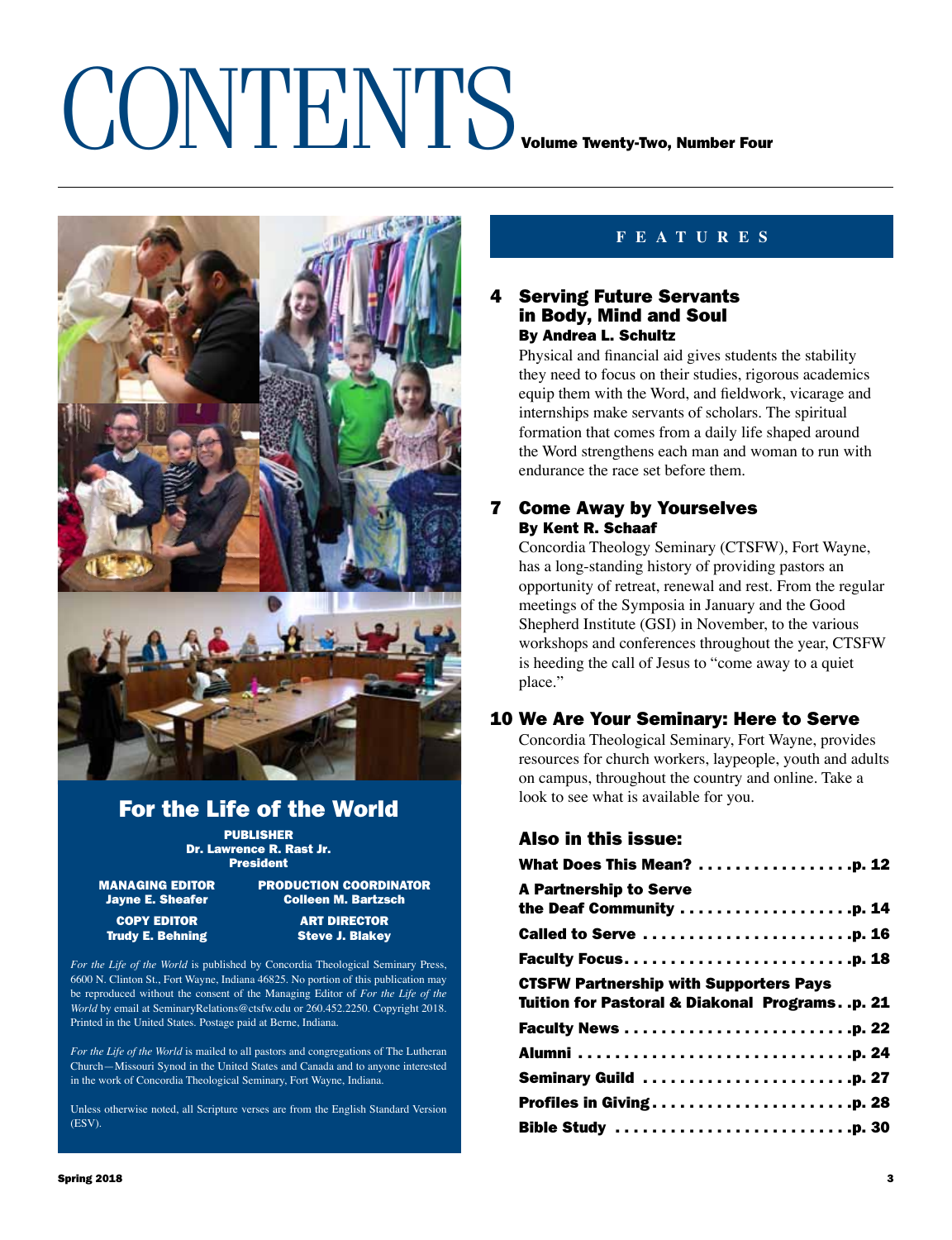## Serving **Future** in

Thanks be to God. It is by His gracious will that the Church cares for her future servants. One day these students will teach, reach and care for all. It is our privilege that, through the faculty, staff and congregational members supporting these men and women from across The Lutheran Church—Missouri Synod, we first teach, reach and care for them.





Four years of study at Concordia Theological Seminary<br>(CTSFW), Fort Wayne, is a vast undertaking. When a s<br>begins preparing for a future either as a shepherd in the<br>of Hely Ministry or in the rele of diskspel servent, he o (CTSFW), Fort Wayne, is a vast undertaking. When a student begins preparing for a future either as a shepherd in the Office of Holy Ministry or in the role of diakonal servant, he or she has begun a journey that will challenge them financially, academically and spiritually. They are formed through this process. Formed to teach the faithful, reach the lost and care for all.

It is through God's grace and mercy that we first serve His servants-intraining. Physical and financial aid gives students the stability they need to focus on their studies, rigorous academics equip them with the Word, and fieldwork, vicarage and internships make servants of scholars. The spiritual formation that comes from a daily life shaped around the Word strengthens each man and woman to run with endurance the race set before them (Heb.12:1-2).

In the words of members of the CTSFW community, here is a look at how we care for each student in body, mind and soul.

### **Body**

When our students pray the Lord's Prayer in chapel each day, the answer to their plea for daily bread often comes through the CTSFW Financial Aid Office. Financial aid helps students pay their tuition with the tuition grant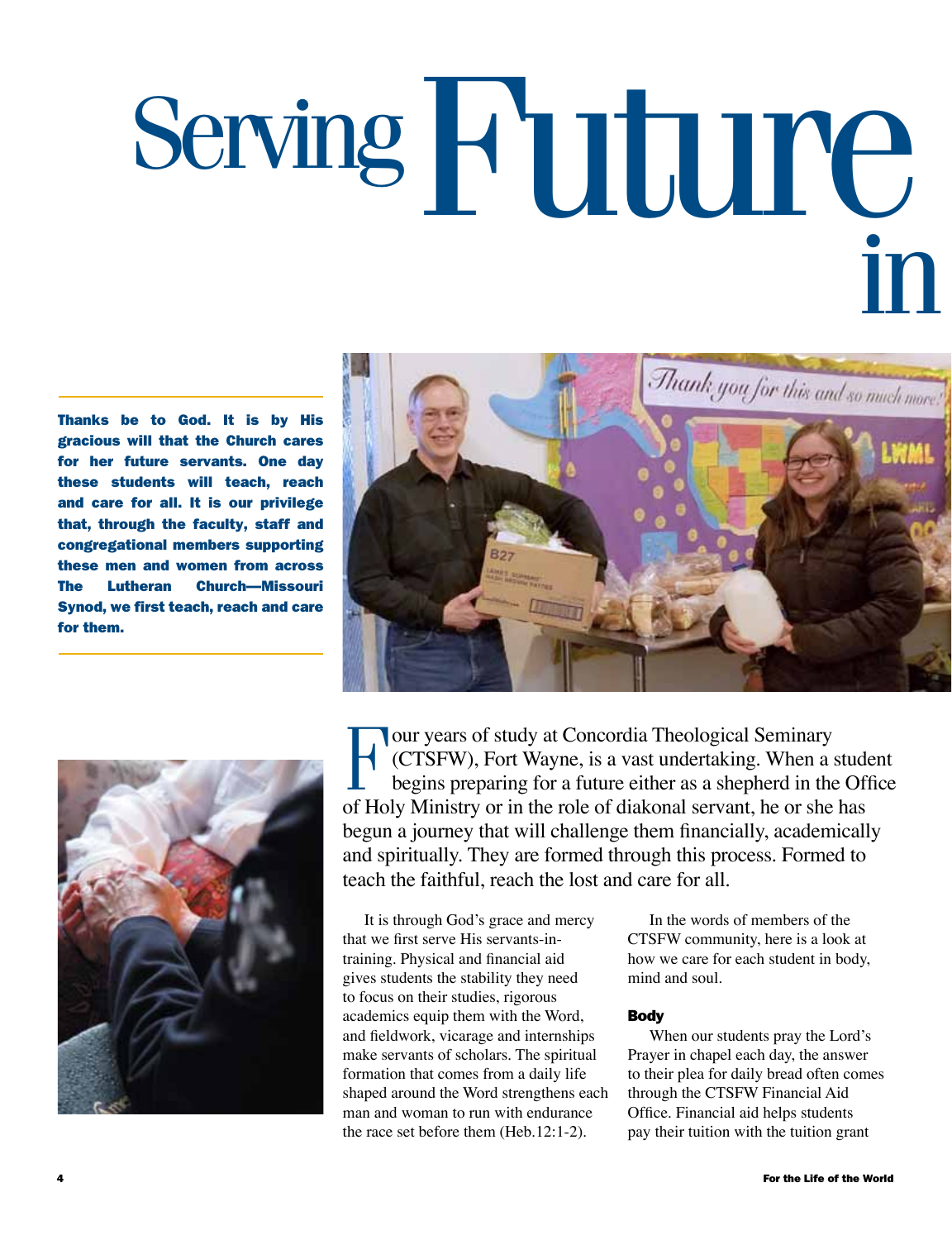# Servants Body, Mind and Soul



program and provides additional resources to cover living expenses through programs like Student Adoption.

This is often the role of the Financial Aid Office, to act as a conduit that connects future servants with the people they will someday serve. "The support that our students receive confirms to them that others care and value the time and effort they spend learning how to serve Christ and His people," says the Rev. Mark C. Sheafer, director of Financial Aid. "These gifts provide students with the encouragement they need while preparing for their future ministry. I consistently hear from students how these donations enable them to concentrate more on their studies and families, and spend less time being concerned about money and paying the bills."

Another ministry of care at CTSFW is the Food & Clothing Co-op.

The Co-op allows current students to acquire items for their family through the use of points, earned by volunteering their time at the Co-op. Students receive food, clothing and household items donated by generous supporters or purchased with the financial gifts given to the Co-op.

As a former student wife, the director of the program, Katherine Rittner, has an inside view of this blessing. "Coming to CTSFW as a family of six, the ability to feed and clothe my family without cost was a lifesaver for us. There are no words that could ever convey the thankfulness and eternal gratitude for those who care enough to provide for the bodily sustenance of those called to serve the Church. Knowing what my family received helps me daily when talking to future and current students as well as donors."

### Mind

CTSFW boasts a faculty made up of world-class theologians. Yet this boast is built on another, more powerful one: our foundation on the very Word of God. "To use a biblical image found in Ezekiel and Revelation, our students inwardly digest the Scriptures during their respective programs so that the Scriptures, especially as they reveal Christ, form all that they do and say as Lutheran pastors and deaconesses. Their study of doctrine, the Confessions, history and ministry practice all grow from their rigorous immersion in the Scriptures," explains CTSFW Academic Dean Dr. Charles A. Gieschen.

Furthermore, all pastoral and diakonal students are required to participate in two years of fieldwork in a local congregation, which begins in their first few weeks at CTSFW. The Rev. Prof. John T. Pless, director of